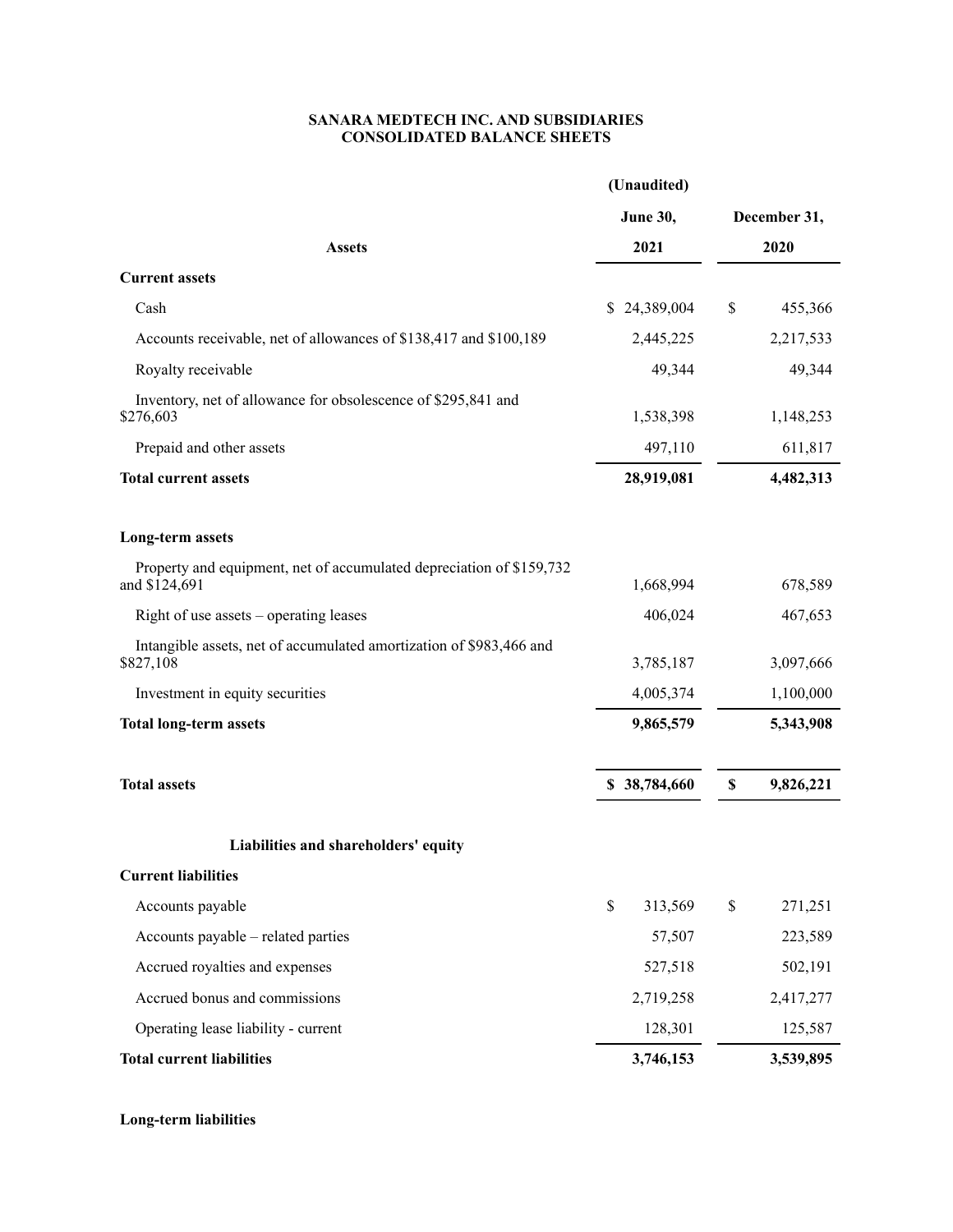| Operating lease liability – long term                                                                                                                                                  | 290,751     | 355,797     |
|----------------------------------------------------------------------------------------------------------------------------------------------------------------------------------------|-------------|-------------|
| Other long-term liabilities                                                                                                                                                            | 90,293      | 90,293      |
| <b>Total long-term liabilities</b>                                                                                                                                                     | 381,044     | 446,090     |
| <b>Total liabilities</b>                                                                                                                                                               | 4,127,197   | 3,985,985   |
| <b>Shareholders' equity</b>                                                                                                                                                            |             |             |
| Common Stock: \$0.001 par value, 20,000,000 shares authorized;<br>7,612,336 issued and outstanding as of June 30, 2021 and 6,297,008<br>issued and outstanding as of December 31, 2020 | 7,612       | 6,297       |
| Additional paid-in capital                                                                                                                                                             | 44,487,958  | 13,176,576  |
| Accumulated deficit                                                                                                                                                                    | (9,385,478) | (7,032,242) |
| <b>Total Sanara MedTech shareholders' equity</b>                                                                                                                                       | 35,110,092  | 6,150,631   |
| Equity attributable to noncontrolling interest                                                                                                                                         | (452, 629)  | (310, 395)  |
| <b>Total shareholders' equity</b>                                                                                                                                                      | 34,657,463  | 5,840,236   |
|                                                                                                                                                                                        |             |             |

| Total liabilities and shareholders' equity | \$38,784,660 | 9,826,221 |
|--------------------------------------------|--------------|-----------|
|                                            |              |           |

## **SANARA MEDTECH INC. AND SUBSIDIARIES CONSOLIDATED STATEMENTS OF OPERATIONS (UNAUDITED)**

|                                                 | <b>Three Months Ended</b><br><b>June 30,</b> |                              | <b>Six Months Ended</b>       |                |  |  |
|-------------------------------------------------|----------------------------------------------|------------------------------|-------------------------------|----------------|--|--|
|                                                 |                                              |                              | <b>June 30,</b>               |                |  |  |
|                                                 | 2021                                         | 2020                         | 2021                          | 2020           |  |  |
| <b>Net Revenue</b>                              | 6,277,13<br>\$<br>3                          | 2,967,18<br>$\mathbf S$<br>3 | 11,286,5<br>$\mathbf S$<br>69 | 6,491,514<br>S |  |  |
| Cost of goods sold                              | 536,405                                      | 348,675                      | 1,010,83<br>8                 | 678,863        |  |  |
| Gross profit                                    | 5,740,72<br>8                                | 2,618,50<br>8                | 10,275,7<br>31                | 5,812,651      |  |  |
| <b>Operating expenses</b>                       |                                              |                              |                               |                |  |  |
| Selling, general and administrative<br>expenses | 6,562,14<br>4                                | 3,582,51                     | 11,971,8<br>74                | 8,514,662      |  |  |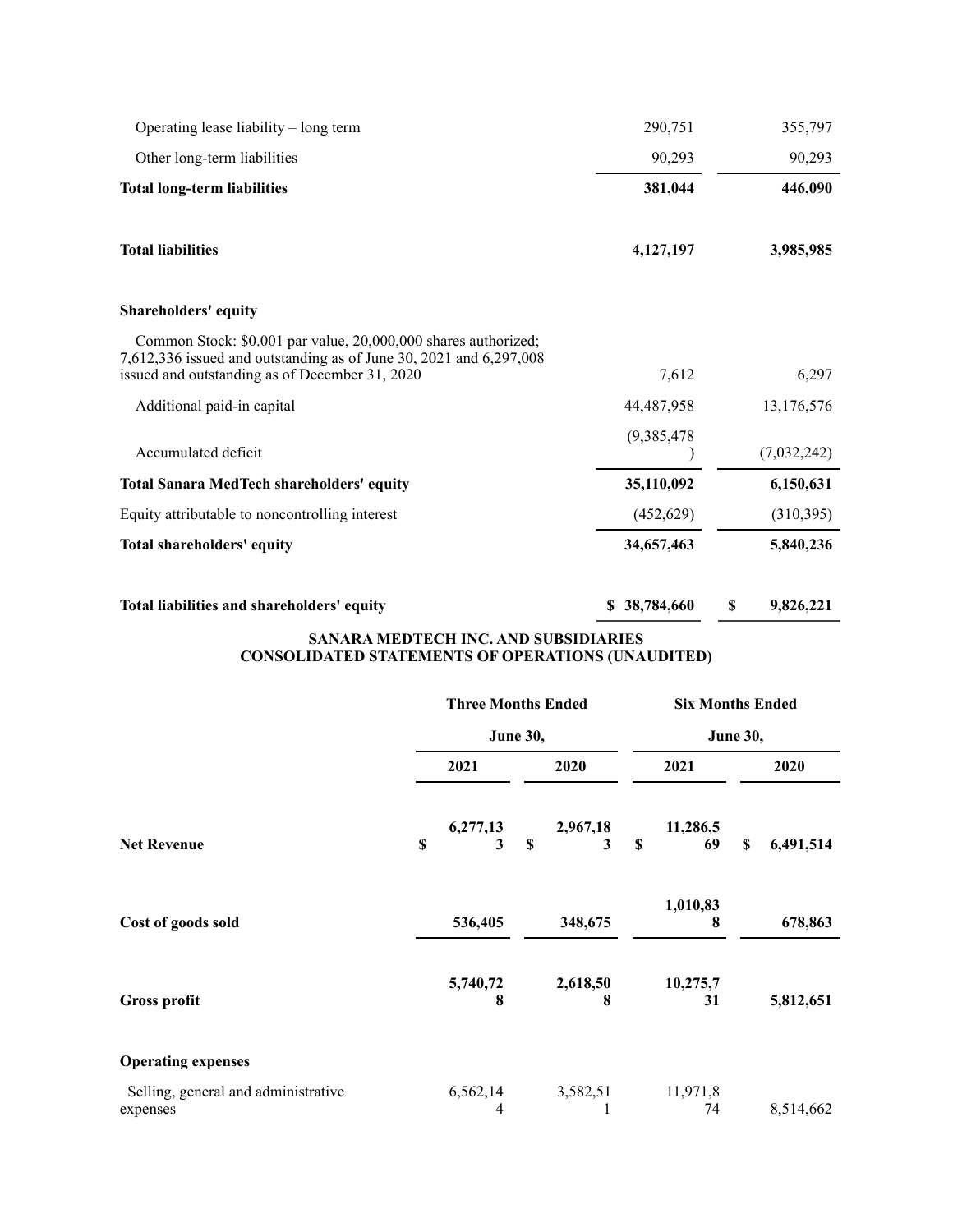| Research and development                                                   |      | 103,981          | 41,516                         | 222,193                | 45,903                 |
|----------------------------------------------------------------------------|------|------------------|--------------------------------|------------------------|------------------------|
| Depreciation and amortization                                              |      | 100,807          | 74,221                         | 191,398                | 127,726                |
| <b>Total operating expenses</b>                                            |      | 6,766,93<br>2    | 3,698,24<br>8                  | 12,385,4<br>65         | 8,688,291              |
| <b>Operating loss</b>                                                      |      | (1,026,20)<br>4) | (1,079,74)<br>$\boldsymbol{0}$ | (2,109,73)<br>4)       | (2,875,64)<br>$\bf{0}$ |
| Other expense                                                              |      |                  |                                |                        |                        |
| Other expense                                                              |      |                  | (48, 716)                      |                        | (85, 474)              |
| Interest expense                                                           |      |                  | (1,101)                        | (711)                  | (9, 455)               |
| Share of losses from equity method<br>investment                           |      | (179,769)        |                                | (278, 904)             |                        |
| <b>Total other expense</b>                                                 |      | (179,769)        | (49, 817)                      | (279, 615)             | (94, 929)              |
| <b>Net loss</b>                                                            |      | (1,205,97)<br>3) | (1, 129, 55)<br>7)             | (2,389,34)<br>9)       | (2,970,56)<br>9)       |
| Less: Net loss attributable to<br>noncontrolling interest                  |      | (34, 481)        | (3,793)                        | (36, 113)              | (7, 848)               |
| Net loss attributable to Sanara MedTech<br>common shareholders             | \$   | (1,171,49)<br>2) | \$<br>(1, 125, 76)<br>4)       | \$<br>(2,353,23)<br>6) | \$<br>(2,962,72)<br>1) |
| Net loss per share of common stock, basic<br>and diluted                   | $\$$ | (0.16)           | \$<br>(0.18)                   | \$<br>(0.33)           | \$<br>(0.54)           |
| Weighted average number of common<br>shares outstanding, basic and diluted |      | 7,496,60<br>4    | 6,203,57<br>7                  | 7,158,50<br>3          | 5,477,759              |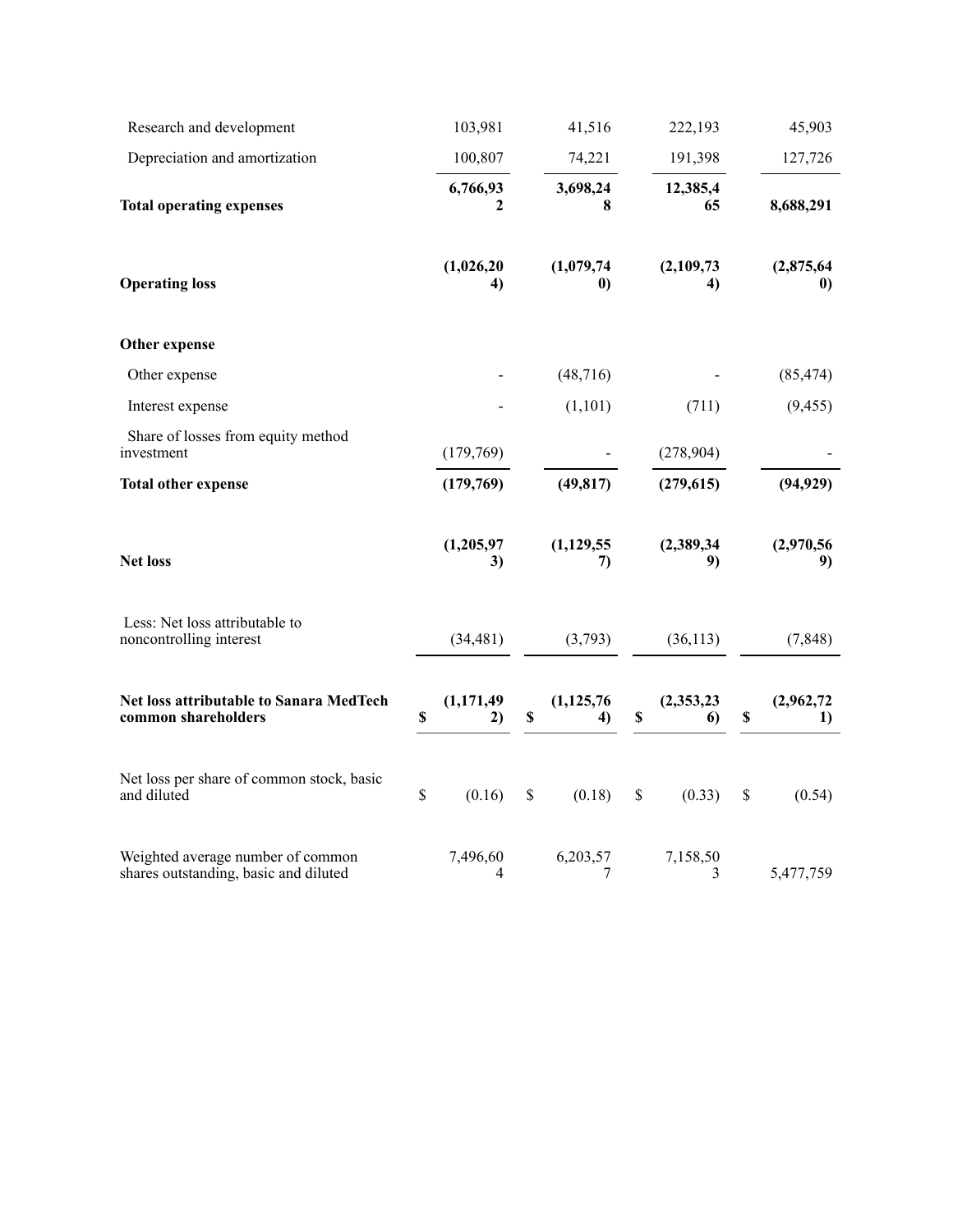## **SANARA MEDTECH INC. AND SUBSIDIARIES CONSOLIDATED STATEMENTS OF CASH FLOWS (UNAUDITED)**

|                                                                               | <b>Six Months Ended</b><br><b>June 30,</b> |                   |  |  |
|-------------------------------------------------------------------------------|--------------------------------------------|-------------------|--|--|
|                                                                               |                                            |                   |  |  |
|                                                                               | 2021                                       | 2020              |  |  |
| Cash flows from operating activities:                                         |                                            |                   |  |  |
| Net loss                                                                      | (2,389,349)<br>\$                          | (2,970,569)<br>\$ |  |  |
| Adjustments to reconcile net loss to net cash used in operating<br>activities |                                            |                   |  |  |
| Depreciation and amortization                                                 | 191,398                                    | 127,726           |  |  |
| Interest expense on convertible debt                                          |                                            | 8,354             |  |  |
| Interest expense on PPP loan                                                  |                                            | 1,101             |  |  |
| Loss on disposal of asset                                                     |                                            | 2,180             |  |  |
| Bad debt expense                                                              | 51,536                                     | 30,000            |  |  |
| Inventory obsolescence                                                        | 29,834                                     | 75,422            |  |  |
| Share-based compensation                                                      | 623,440                                    | 491,069           |  |  |
| Noncash lease expense                                                         | 61,629                                     | 57,880            |  |  |
| Loss on equity method investment                                              | 278,904                                    |                   |  |  |
| Changes in operating assets and liabilities:                                  |                                            |                   |  |  |
| Accounts receivable                                                           | (279, 229)                                 | (112,301)         |  |  |
| Inventory                                                                     | (419,979)                                  | (191, 595)        |  |  |
| Prepaid - related parties                                                     |                                            | (50, 970)         |  |  |
| Prepaid and other assets                                                      | 114,707                                    | (310, 666)        |  |  |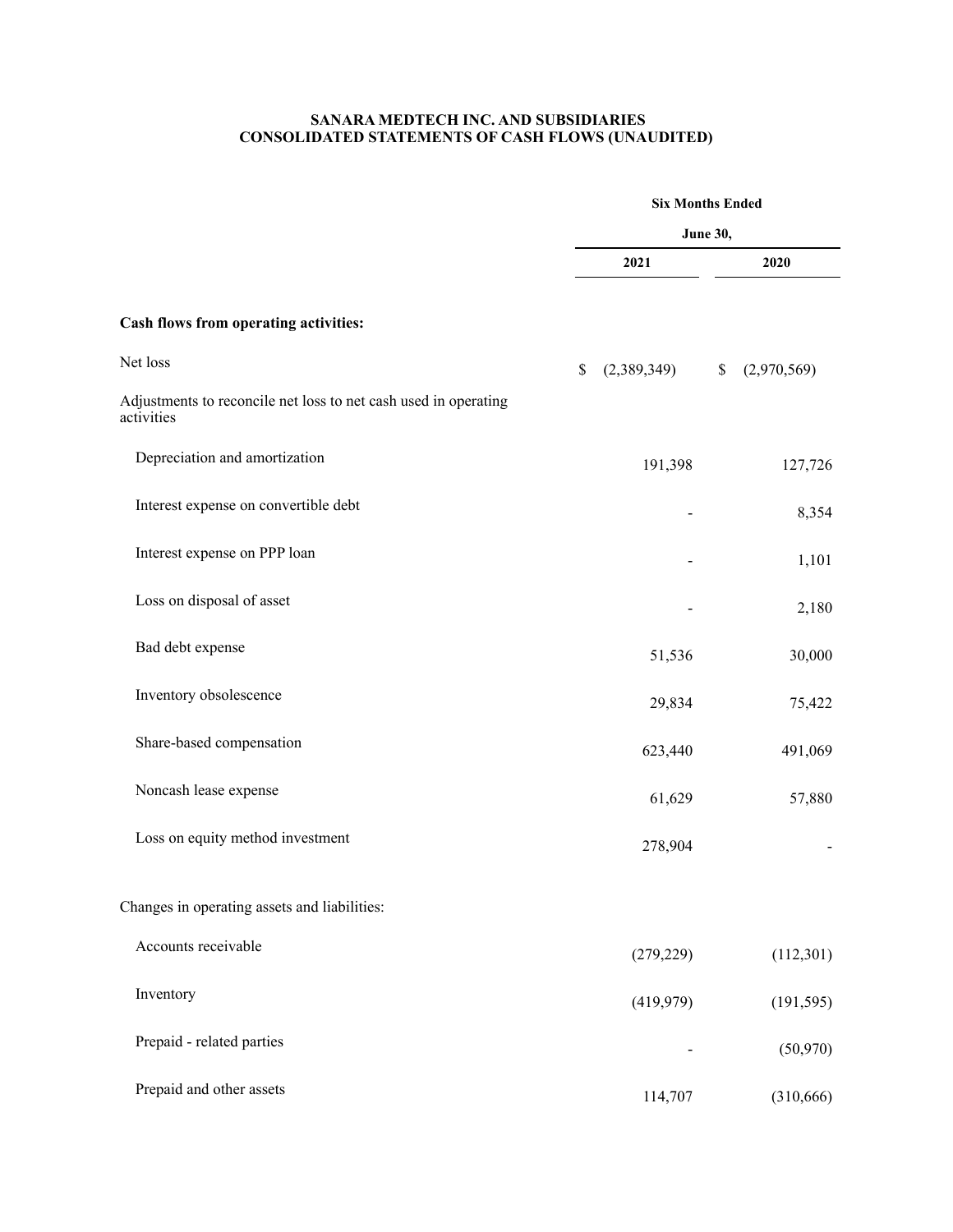| Accounts payable                                     | 42,318           | (197,709)       |
|------------------------------------------------------|------------------|-----------------|
| Accounts payable - related parties                   | (166,081)        | (66, 346)       |
| Accrued royalties and expenses                       | 25,327           | 333,731         |
| Accrued liabilities                                  | 239,650          | 40,502          |
| Net cash used in operating activities                | (1,595,895)      | (2,732,191)     |
| Cash flows from investing activities:                |                  |                 |
| Purchase of property and equipment                   | (25, 446)        | (57, 456)       |
| Purchase of intangible assets                        |                  | (1,100,000)     |
| Investment in equity securities                      | (3,184,278)      |                 |
| Net cash used in investing activities                | (3,209,724)      | (1,157,456)     |
| Cash flows from financing activities:                |                  |                 |
| Draw on line of credit                               | 800,000          |                 |
| Pay off line of credit                               | (800,000)        |                 |
| Proceeds from PPP Loan                               |                  | 583,000         |
| Public offering net proceeds                         | 28,939,257       |                 |
| Distribution to noncontrolling interest shareholders | (200,000)        |                 |
| Net cash provided by financing activities            | 28,739,257       | 583,000         |
| Net increase (decrease) in cash                      | 23,933,638       | (3,306,647)     |
| Cash, beginning of period                            | 455,366          | 6,611,928       |
| Cash, end of period                                  | \$<br>24,389,004 | \$<br>3,305,281 |